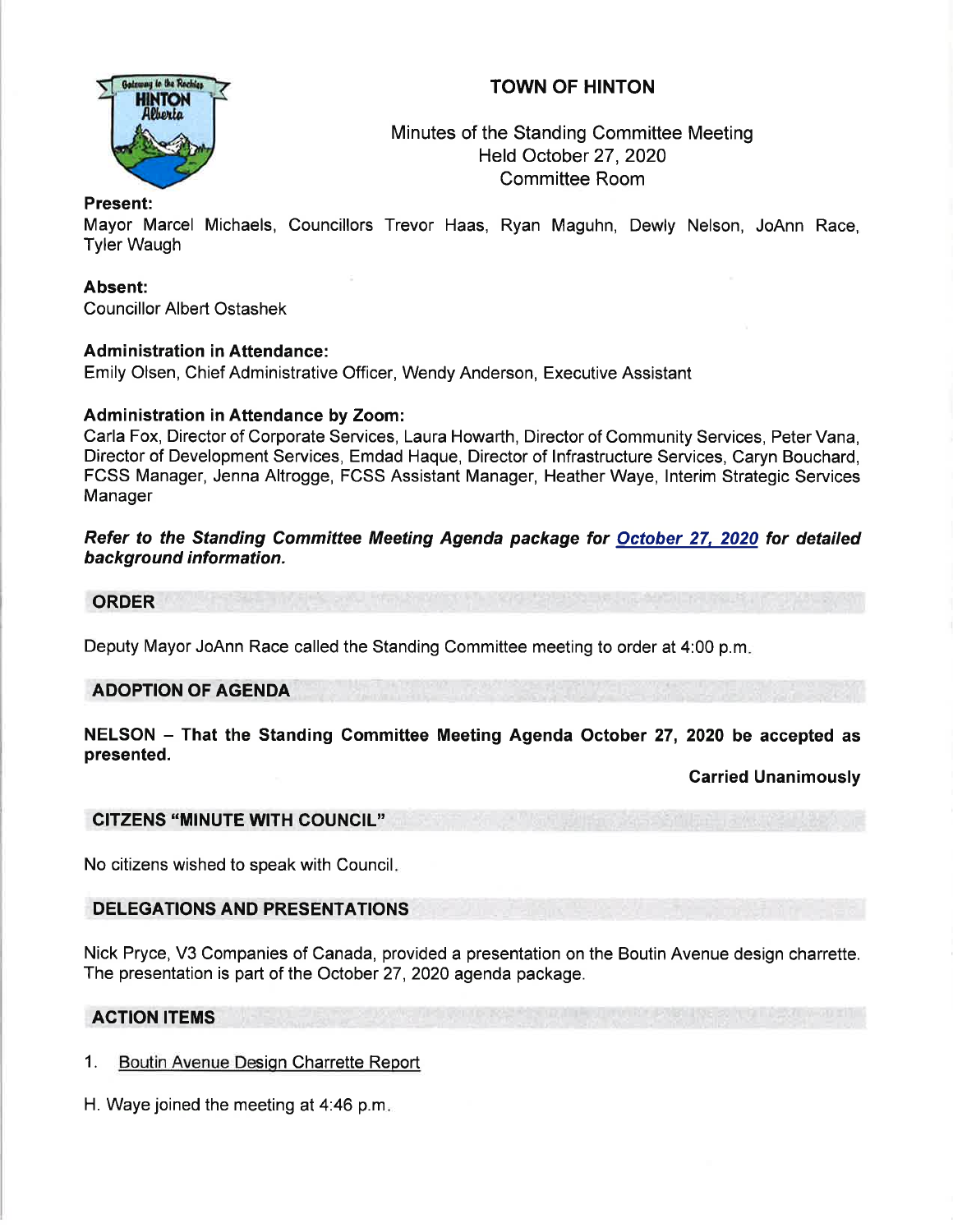Town of Hinton Standing Committee Meeting Minutes- October 27, 2020 Page | 2

> MAGUHN - That Gommittee recommends to Gouncil that the Town pursue Option 3 as the preferred approach - A Gollaborative Partnership approach in the development of the Boutin Avenue lands with other organizations and developers and collaboratively seek other sources of grant funding to provide affordable housing through a phased approach.

> > Consensus Achieved 6-0

HAAS - That Gommittee accept the Boutin Avenue Design Charrette Report for information. Consensus Achieved 6-0

#### 2. Accessible Transportation Service Delivery Options

NELSON - That Gommittee recommend Council implement Option #1 tor the remainder of 2020 and Option A for 2021, as presented, to ensure temporary limited accessible transportation services are made available and to allow time for an agreement with an external party for the delivery of these services to be re-established and executed.

Consensus Achieved 6-0

P. Vana joined the meeting in the Committee Room at 5:00 p.m

- C. Bouchard and J. Altrogge left the meeting at 5:05 p.m.
- 3. Land Use Bvlaw Amendment 1088-15

MAGUHN - That Gommittee recommend Gouncil to give Land Use Bylaw # 1088-15 First Reading as presented.

Gonsensus Achieved 6-0

NELSON - That Gommittee recommend Council schedule a Public Hearing on December 1,2020 at 4:00 p.m. in the Gouncil Chambers to hear public comments on Bylaw #1088-15.

Gonsensus Achieved 6-0

P. Vana joined the meeting by Zoom at 5:07 p.m.

A short break was called at 5:10 p.m. and the meeting resumed at 5:15 p.m

4. Strategic Plan and Priorities Update

MAGUHN - That Committee recommend Council bring the Town of Hinton Strategic Plan 2020 -2024 to the November 17,2020 Standing Committee Meeting for further discussion.

> Defeated 3-3 For: Waugh, Michaels, Maguhn Against: Haas, Nelson, Race

WAUGH - That Gommittee direct Administration to bring the Town of Hinton Strategic Plan 2020 - 2024 to a Regular Council Meeting for decision.

> Defeated 2-4 For: Waugh, Haas Against: Michaels, Nelson, Maguhn, Race